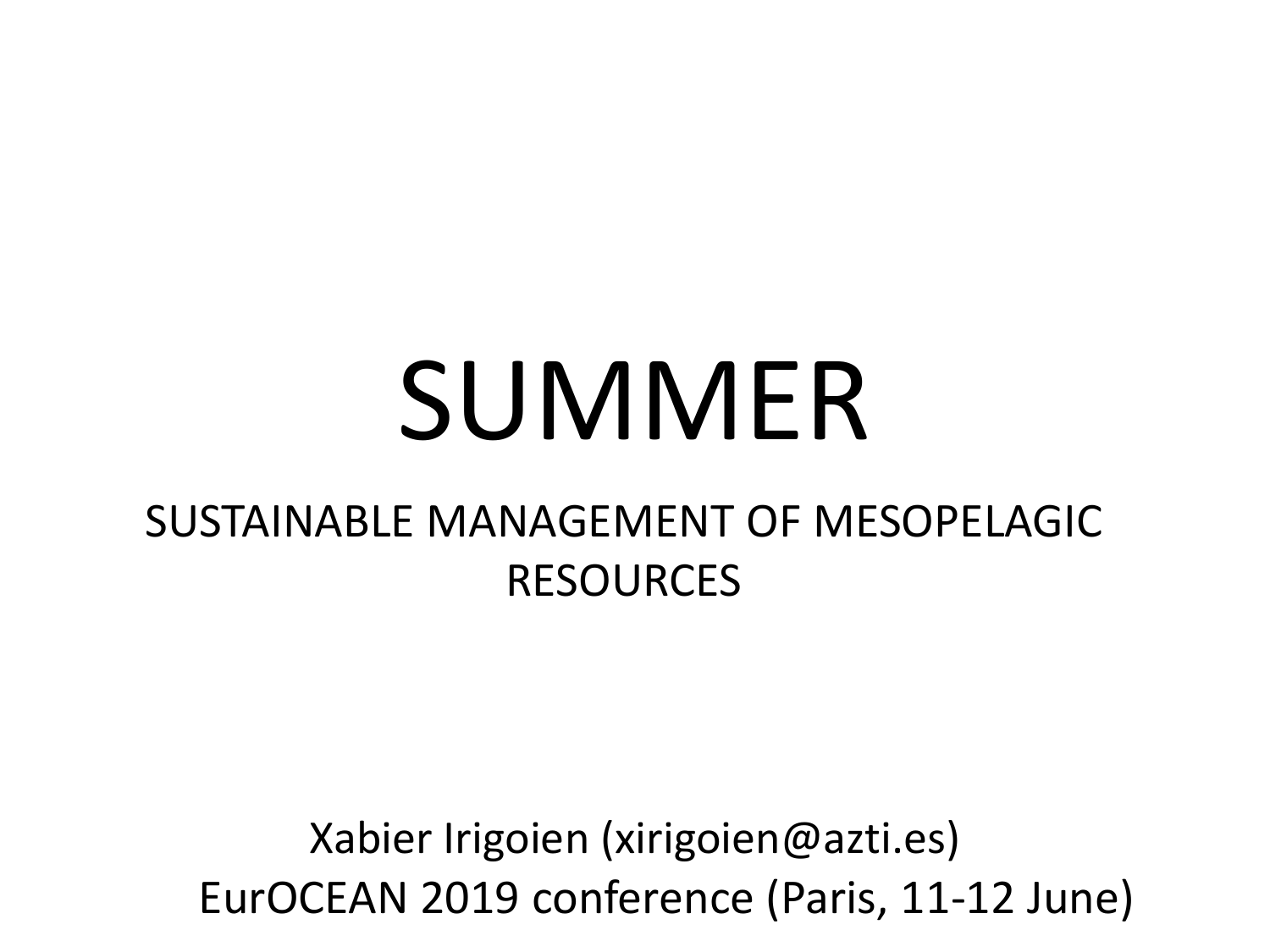

**Ecosystem Services** 

Starting on the 1<sup>st</sup> September 2019 (48 Months) Budget: 6.4 M €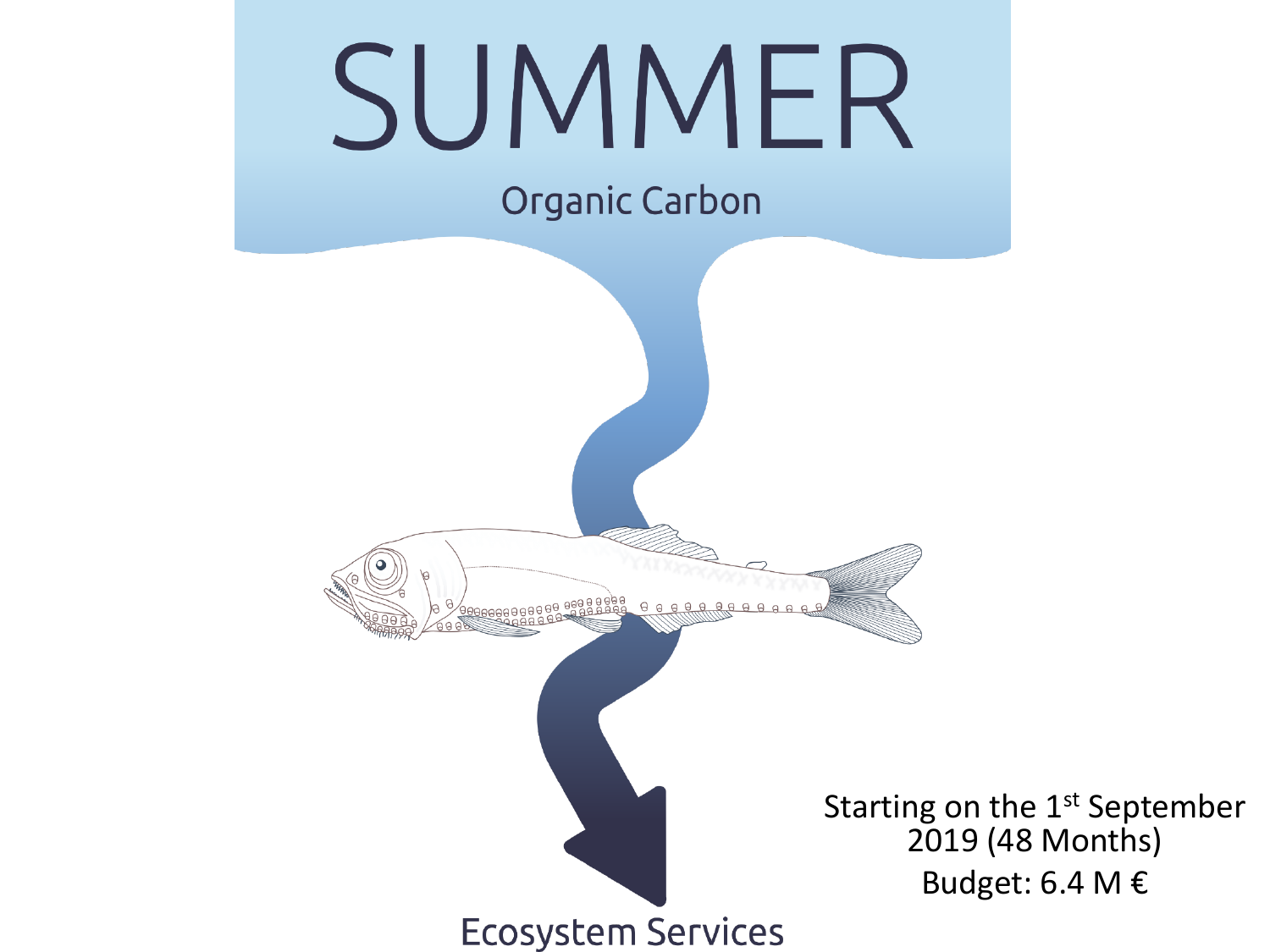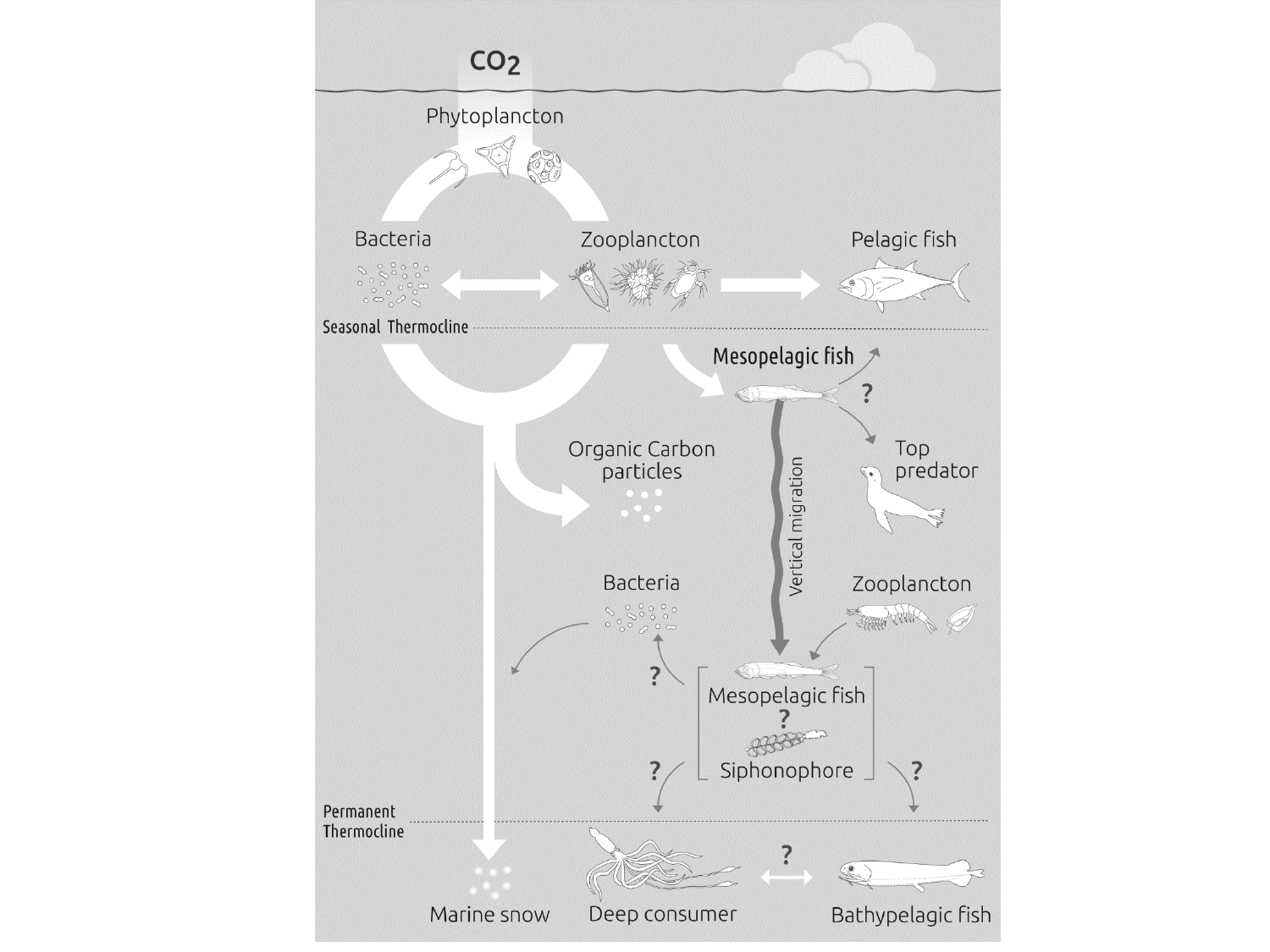#### **HOW MANY ? 1 or 10 thousands millions tons ?**







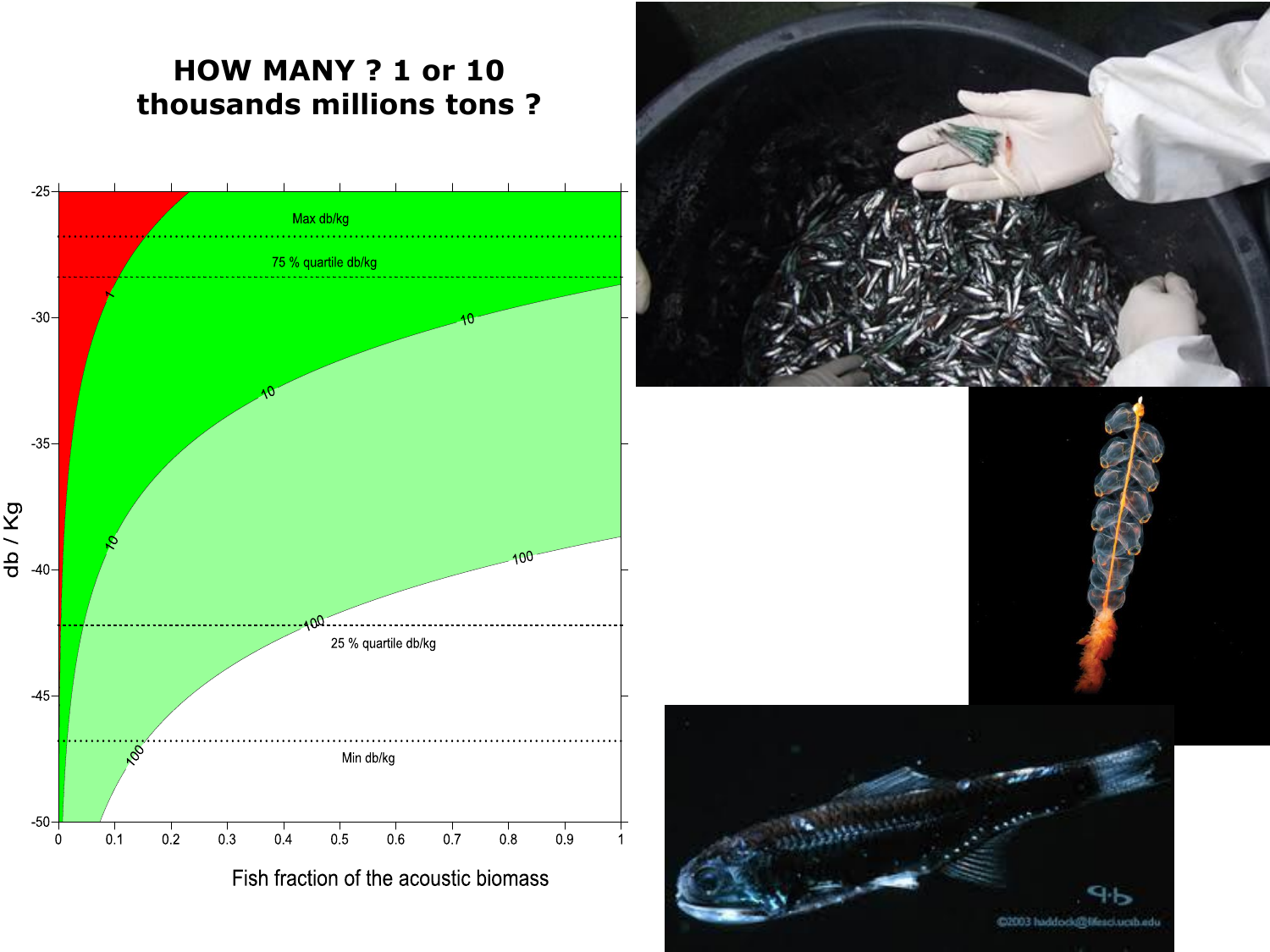## If 10 000 000 000 tonnes

- LOTS of FISH !
	- Aquaculture
	- Human Food
	- High value products (nutraceuticals)

## **BUT**

- Other Ecosystem services
	- CO2 sequestration (same magnitude as gravitational flux)
	- Food for higher values species (tuna, squid etc)
	- Food for emblematic (and tourism attractive) species such as dolphins, sealions etc)
	- Food for bathypelagic species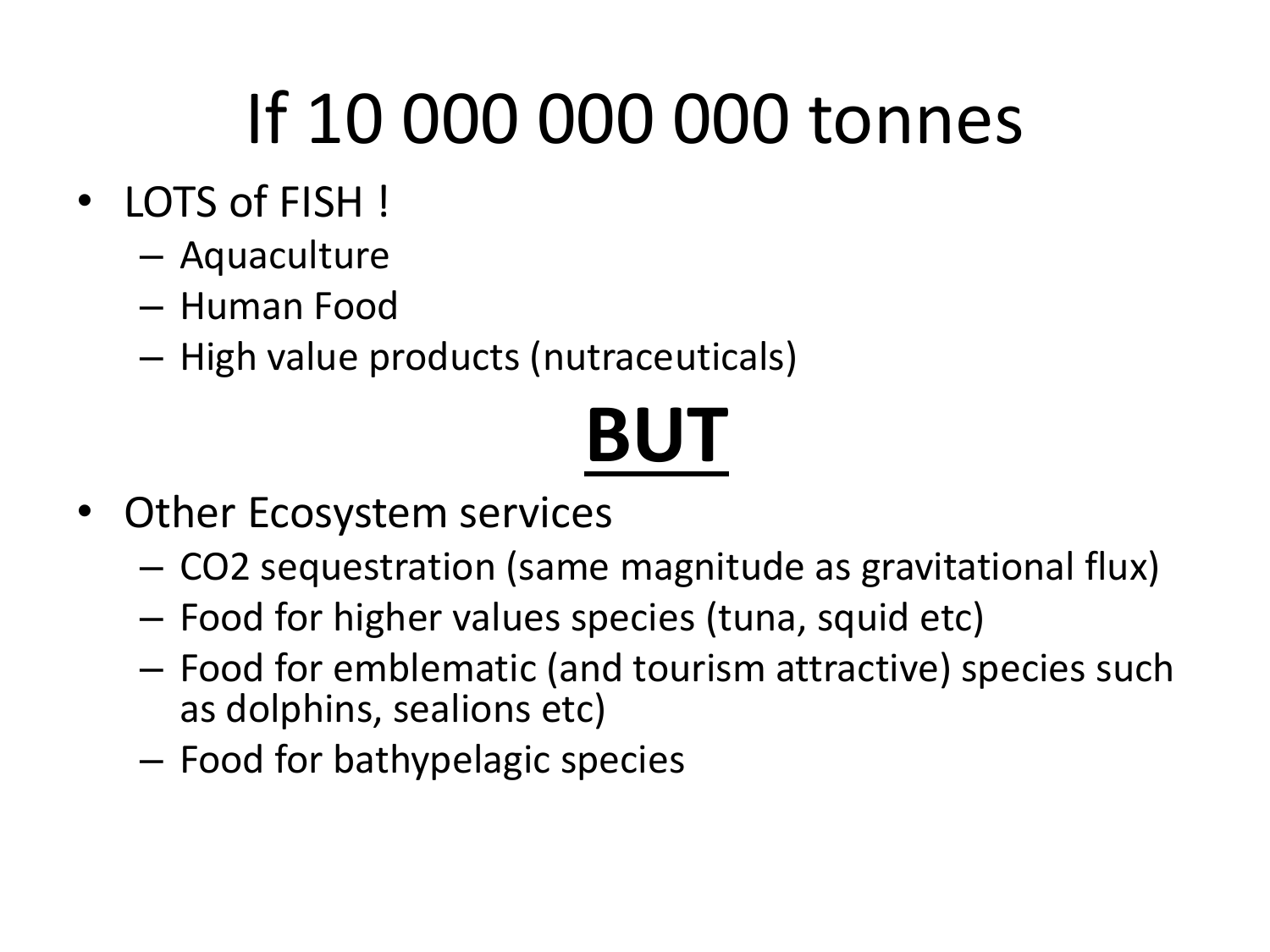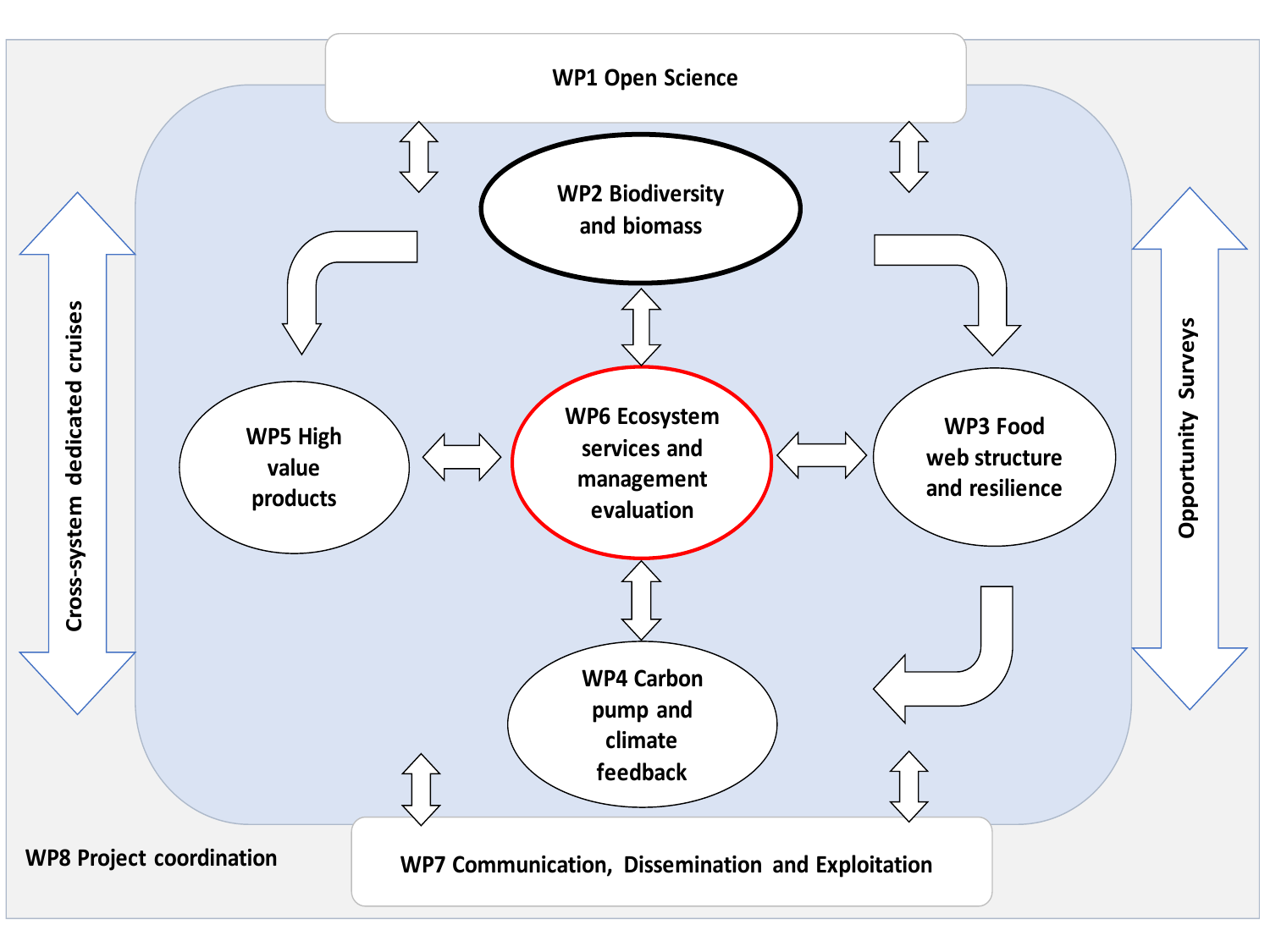### CONSORTIUM



22 partners from Europe and one from the Middle East, including:

- The top European groups in mesopelagic ecology and,
- Complementary fields:
	- Surveys and biomass estimation;
	- Fishing gear selectivity;
	- Economy;
	- Development of (marine based) products and commercial exploration.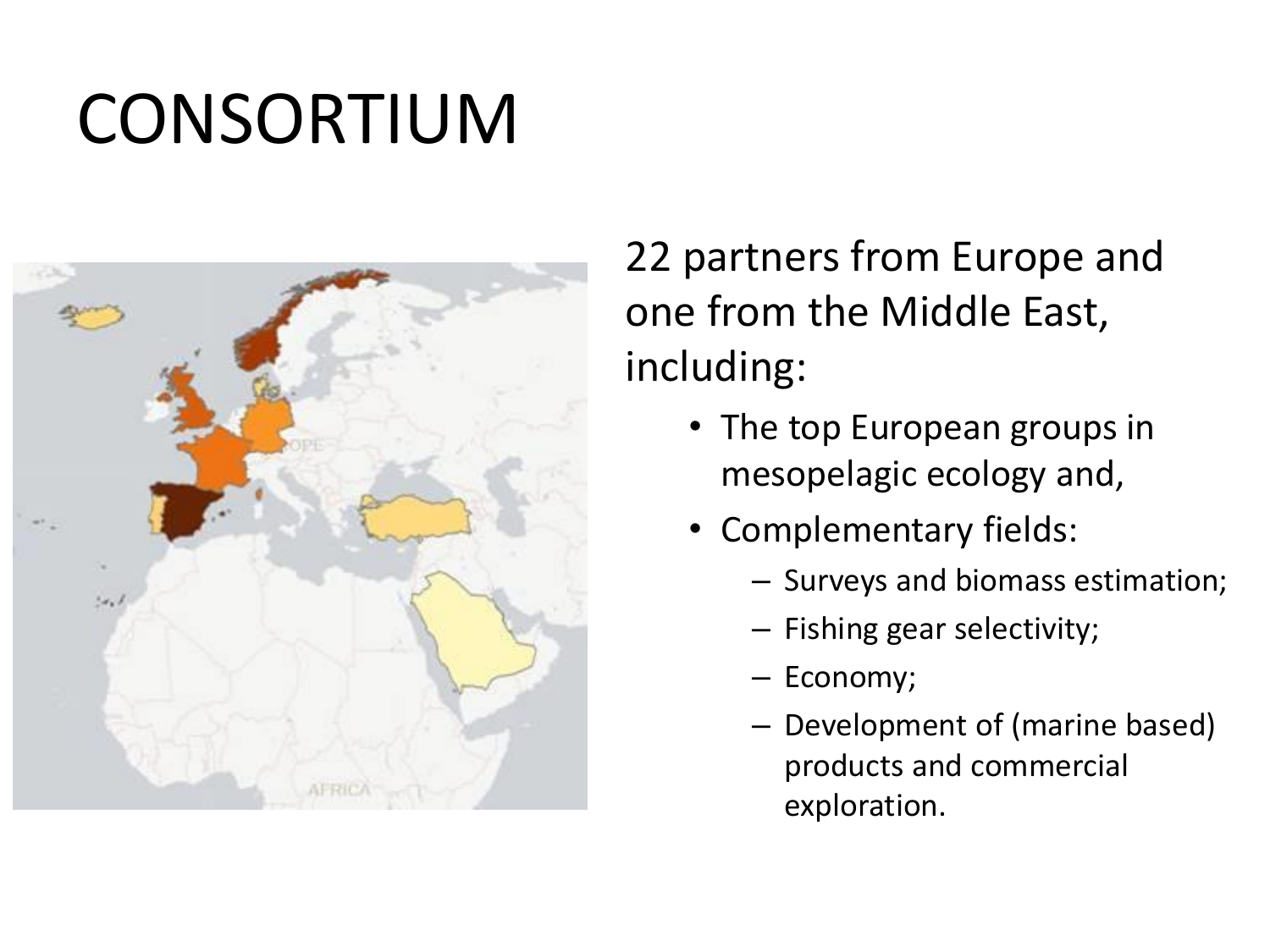**Mesopelagic fish are the largest and last wild living resource that humanity has not yet exploited, and therefore this is the last opportunity to ensure it is done well, if at all.**